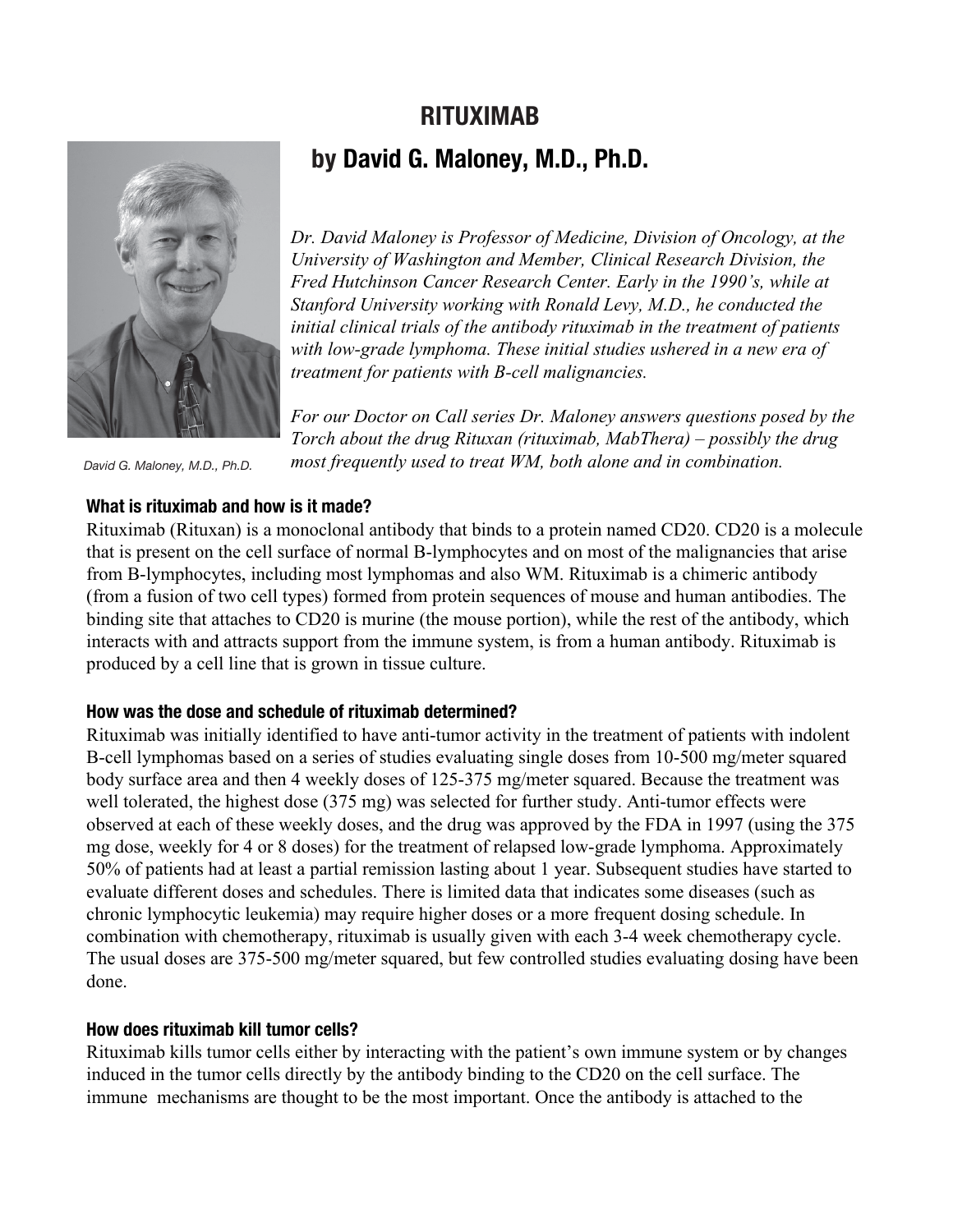tumor cell, cells of the immune system are attracted to the cell and attach to the other end of the antibody, the FC portion (fragment crystallizable – the stem of the Y-shaped antibody) through specialized receptors (called FC receptors). This may then lead to the destruction of the tumor cells. There is some limited evidence that patients who genetically have cells with higher affinity FC receptors may have better responses to rituximab. Rituximab may also interact with another portion of the immune system, the complement system, that can kill antibody-coated cells by assembling a complex of proteins that poke holes in the tumor cell, leading to its death. Lastly, rituximab binding to the tumor cells may augment the effects of chemotherapeutic agents and other biologic agents used in lymphoma therapy, such as fludarabine and thalidomide.

#### **What are the typical infusion related reactions to rituximab?**

Rituximab is given by slow intravenous infusion. The initial doses are often associated with mild to moderate symptoms including fever, low or high blood pressure, allergic type symptoms of rash or wheezing or chills. These reactions are usually managed by slowing or stopping the infusion, or with medications. In some patients, however, the reactions may be severe, including, but very rarely, life-threatening. In most patients the reactions are with the initial infusions, although some patients may continue to react to subsequent treatments. The cause of the reactions is likely in part due to the killing of B-lymphocytes (normal and tumor) in the blood. Subsequent infusions are usually associated with fewer reactions, in part due to the persistence of rituximab in the blood from the prior treatment.

# What is HAMA or HACA?

HAMA stands for "human anti-mouse antibody" and HACA stands for "human anti-chimeric antibody." These refer to the possibility of patients making an immune reaction against the rituximab antibody. Since rituximab has some protein sequences that are from a mouse antibody, it is possible for patients to develop an antibody response against rituximab. This is actually very rare in patients with lymphoma but more common in patients who receive rituximab for other diseases such as rheumatoid arthritis. Several of the "next generation" anti-CD20 antibodies are fully human antibody sequences which may further decrease the risk of immune reactions.

# **How active is rituximab as a single agent in WM patients?**

WM is a malignancy of the B-lymphocyte and typically expresses high levels of the CD20 antigen. This led to clinical trials in WM using the standard dosing approved for low grade lymphoma (one dose each week x 4 weeks). Several studies in previously untreated patients and in patients previously treated with chemotherapy have demonstrated that about 30-40% of patients have at least a partial remission (more than 50% reduction in IgM protein) from the treatment. An additional 15-20% of patients have a minor response (25- 50% reduction). Recent studies suggest that patients who have a minor response als[o benefit from](http://stage-iwmf.newtarget.net/sites/default/files/docs/Torch_2014_3_August.pdf) the treatment with improvement in bone marrow function and symptoms.

# What about repeat courses of rituximab?

Treatment with two, four-week courses of rituximab separated by 2-3 months has been well tolerated and appears to improve the response rate and may improve the response duration. It is reasonable to consider repeated courses of rituximab in patients who appear to be responding to the initial course (or to consider "maintenance therapy" as discussed below).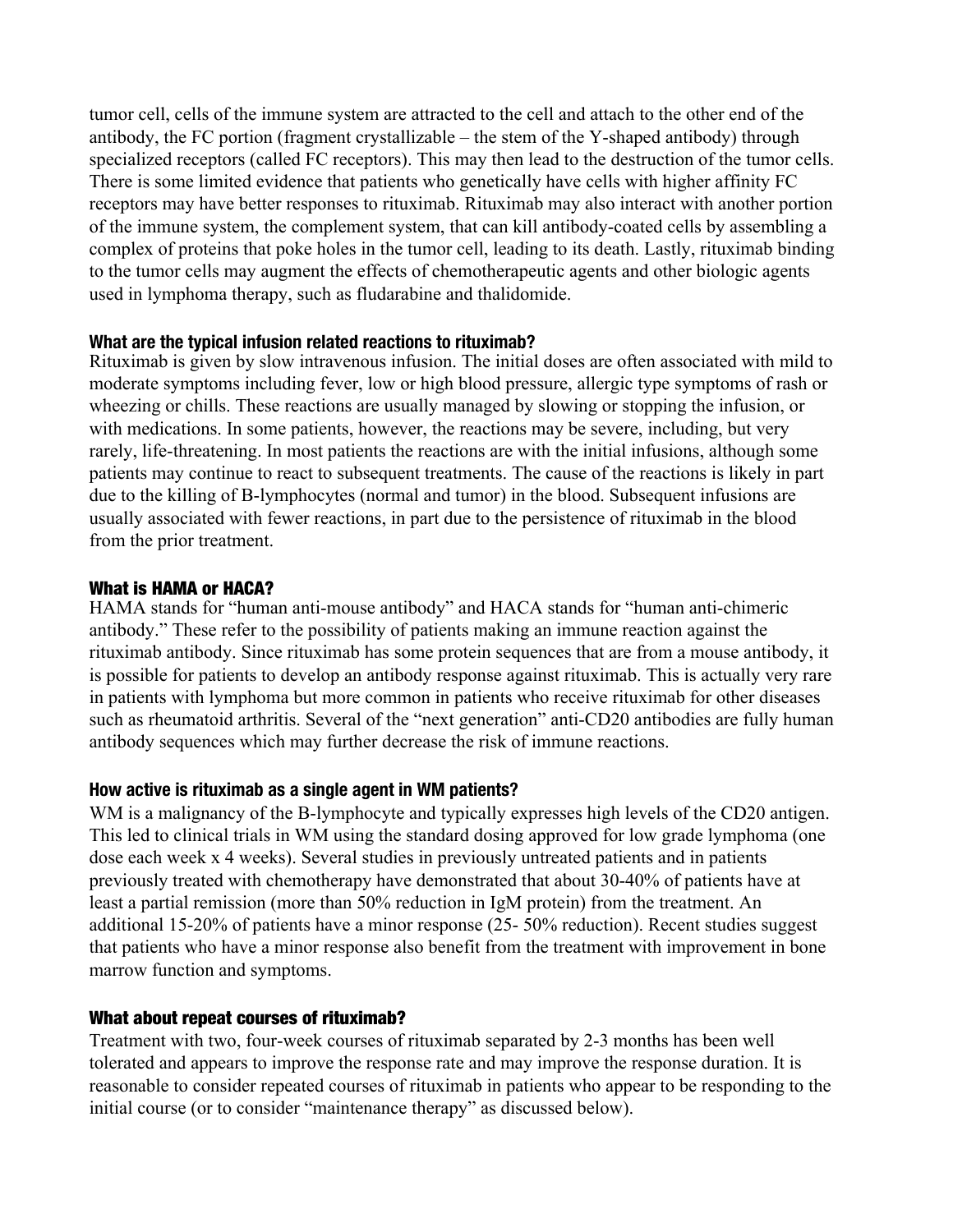#### What about "maintenance" therapy with rituximab?

Several large, recent clinical trials in patients with other low-grade lymphomas have demonstrated that treatment with extended doses of rituximab has been associated with a decrease in the risk of tumor progression and an extension of the duration of remission. Two different schedules have been used. The first, and most common, is treatment with one dose of rituximab given every 2-3 months for 2 years following the initial treatment with rituximab or rituximab/chemotherapy combination. The other common schedule is treatment with a 4-week course of rituximab, repeated every 6 months for up to 2 years. Direct comparison of these different schedules has not been done. Studies evaluating courses longer than 2 years are ongoing. Thus far, there have not been any reported randomized trials of maintenance rituximab in patients with WM. However, patients with WM who respond to initial rituximab and then go on to receive maintenance rituximab appear to have had prolonged remissions. Based on the data in indolent lymphoma, maintenance rituximab should be considered for patients with WM. In my clinical practice, in the case of patients not on a clinical trial, I discuss the risks and benefits of maintenance treatment (one dose every 2-3 months for up to 2 years) for all patients who respond to therapy with rituximab or rituximab/chemotherapy combination.

#### **Are there risks associated with "maintenance" rituximab?**

Although this has not yet been studied in detail in WM patients, maintenance therapy with rituximab has been fairly well tolerated in other indolent lymphoma patients. The risk of infusion-related symptoms usually decreases over time. There has been a small increased risk of suppression of the immune system and thus an increased risk in minor (upper respiratory or sinus) infections. In some patients this is associated with a decrease in the normal immunoglobulin levels (IgG). In addition, some patients may have drops in their white blood cell counts. Patients on maintenance need to be closely monitored. As discussed below rare patients may have serious complications following rituximab therapy.

#### **Can there be severe reactions during or following rituximab therapy?**

There can be rare severe reactions to rituximab-based treatments. These include severe infusion reactions as well as the risk of reactivation of serious viral infections such as hepatitis B or other viruses. Progressive multifocal leukoencephalopathy (PML) is an extremely rare and usually fatal brain condition that has been rarely observed in patients treated with rituximab. It is also seen in patients with cancer treated with other agents. It is not clear what the impact of maintenance rituximab will be on this devastating but, fortunately, at this time rare tox[icity. All o](http://stage-iwmf.newtarget.net/sites/default/files/docs/Torch2008-4.pdf)f these issues impact the risk versus benefit of rituximab therapy and need to be carefully considered with your oncologist.

# **Are there any factors that may predict how well rituximab will work in WM?**

The clinical trials with single agent rituximab in WM have led to the observation that patients with IgM levels less than 4-6,000 have had higher response rates, as have patients with higher normal serum albumin levels. In addition, patients with immune systems with the higher affinity FC receptor variants have had higher response rates. These factors are most important when using rituximab as a single treatment. Combination of rituximab with other agents, such as chemotherapy, appears to overcome some of these limitations.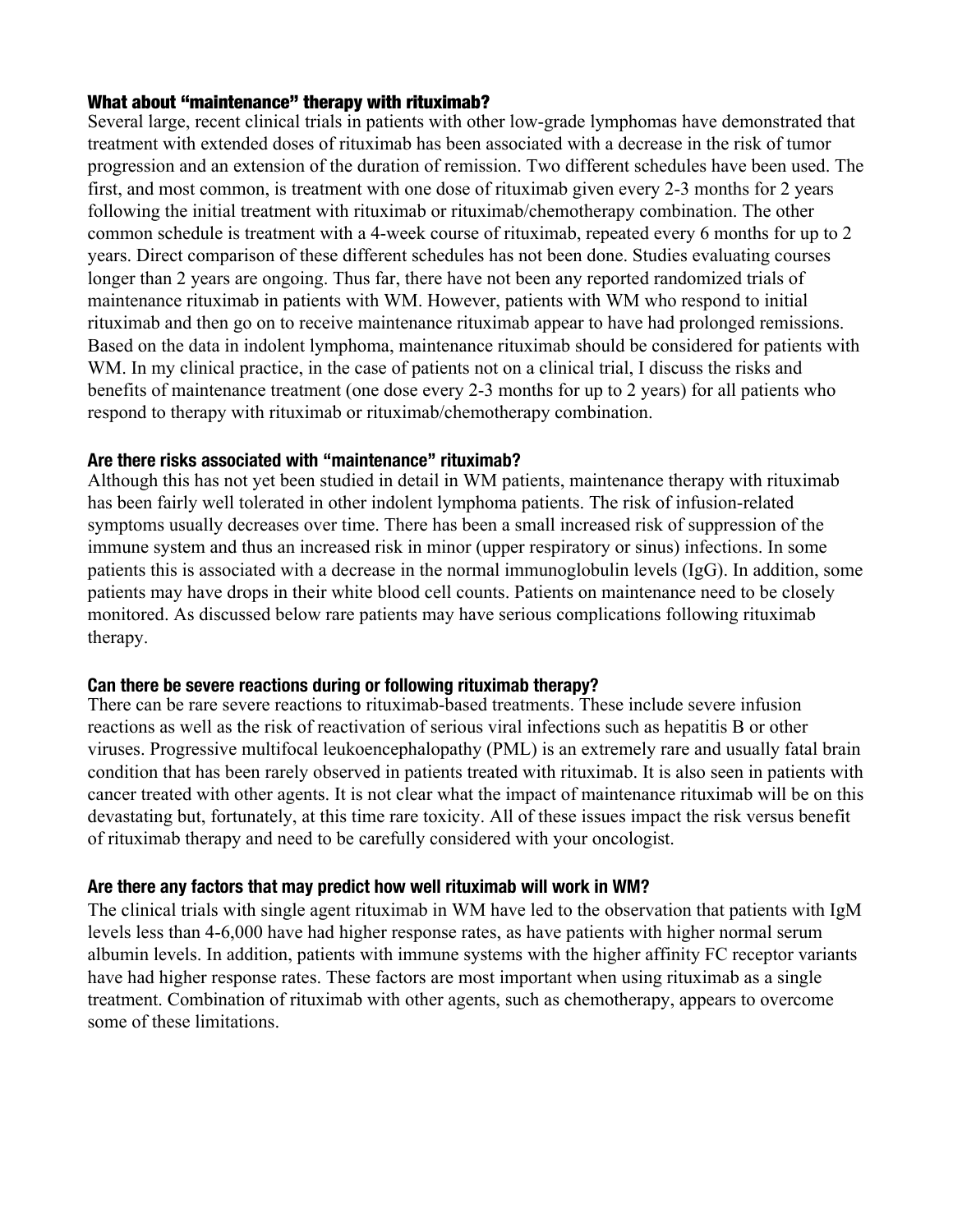# **Why does the IgM level effect the response to rituximab?**

This is an area that needs more attention. It is possible that the high levels of IgM either impact the interaction of rituximab with the immune system or possibly alter the levels and persistence of rituximab in the circulation. Additional studies that explore different doses and schedules of rituximab are needed.

# **What is the IgM "flare" seen in WM patients treated with rituximab?**

Early studies using rituximab in WM patients detected the interesting finding that about 50-60% of patients actually had an increase in IgM levels in the first weeks following rituximab treatment. In some patients with high IgM levels (generally greater than 5,000 mg/dl), or in patients with high viscosity, this increase in IgM levels may be associated with severe worsening of symptoms. In most patients, this is a transient rise, with resolution in 2-6 months. There does not appear to be a correlation with the ultimate anti-tumor effect. Patients with high IgM levels or hyperviscosity may require plasmaphereses to decrease the IgM levels or combination therapy with chemotherapy to prevent toxicity associated with the IgM flare. The cause of the IgM flare is unknown, but it is not simply the destruction of tumor cells and the dumping of IgM into the blood. It may be a result of alterations in the tumor cell or the effect of substances (cytokines) released from other cells in the blood and bone marrow, or due to changes in the kinetics of the antibody in the blood.

# Why do some patients not respond to rituximab, and why does it stop working in others?

Resistance to rituximab treatment has been observed in two situations. Patients who do not respond to the initial treatment with rituximab have primary resistance. The mechanism of this is poorly understood, but this may be associated with high IgM levels or low affinity FC receptors. Other patients, in whom rituximab works initially, are fo[und to be resis](http://stage-iwmf.newtarget.net/sites/default/files/docs/Torch2010-2.pdf)tant to a repeat course of treatment. This "acquired" resistance is also poorly understood but may be due to changes in the tumor cells making them less susceptible to antibody-based killing. In low grade lymphoma, approximately 50% of patients who initially respond to rituximab are resistant to the next treatment. Combinations with chemotherapy or other novel agents such as thalidomide may be able to reverse this resistance.

# **What are the best chemotherapy and rituximab combinations for WM?**

Unfortunately this is an area that remains controversial and suffers from a lack of randomized clinical trials. Encouraging activity has been associated with conventional chemotherapy regimens such as rituximab combined with CVP or CHOP chemotherapy or with fludarabine or pentostatin based treatments. Recent trials have incorporated rituximab with newer combinations of agents such as bortezomib or thalidomide along with other agents such as dexamethasone and Cytoxan. The decision of which rituximab and chemotherapy combination to use needs to be individualized for each patient based on many factors such as the presence of neuropathy or other comorbidities.

# **What about the newer anti-CD20 antibodies?**

The success of rituximab has prompted an explosion of next generation anti-CD20 antibodies hoping to improve response rates and outcome in lymphoma patients. Most of these have failed to demonstrate increased activity over what would be anticipated with rituximab alone. The FDA has recently